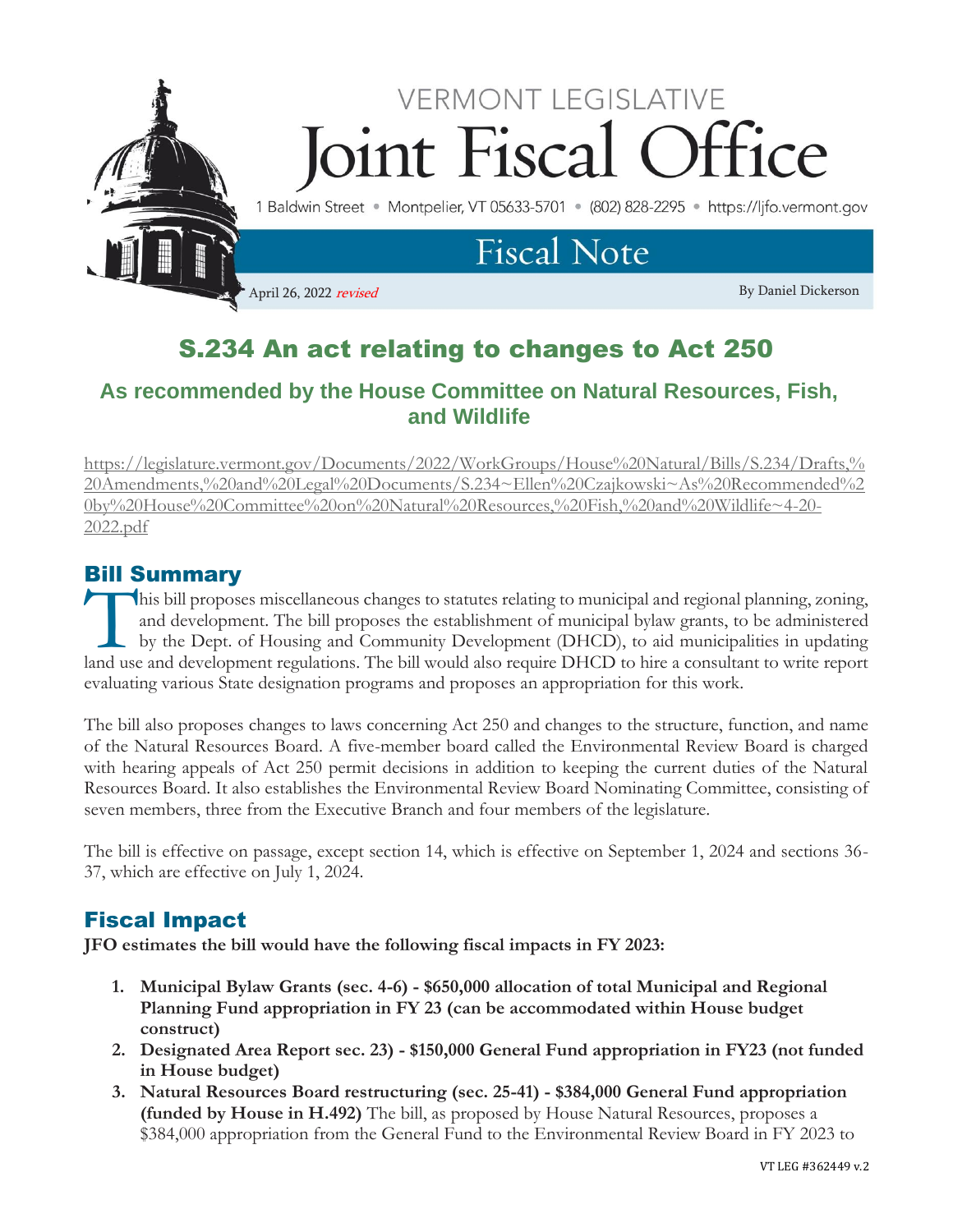pay for new staff and operating costs. This is the same funding language as H.492.

#### **Background and details**

Section 1 proposes to allow for neighborhood development area (NDA) boundaries to include flood hazard and fluvial erosion areas so long as there is preexisting development and the area is suitable for infill. NDA benefits include exemption from land gains tax, and reduced fees for ACT 250 permits and for wastewater permits. Any fiscal impact from this provision is estimated to be negligible.

Sections 4-5 propose to create Municipal Bylaw Modernization Grants for municipalities to update land use and development bylaws. The grants would be administered by DHCD and the bill proposes to allow them to recover costs up to 6% of a municipality's allocation from the Municipal and Regional Planning Fund. The bill proposes to fund the grant by carving out \$650,000 from the increased funding in FY23 to the Municipal and Regional Planning Fund.

Section 19 proposes to adjust the mitigation fee calculation for wood products manufacturers that propose to convert primary agricultural soils. The ratio for calculating the mitigation fee would be set at 1:1. These fees are remitted to the Vermont Housing and Conservation Trust Fund to be used to protect primary agricultural soils. The revenue impact from this provision is estimated to be negligible.

Section 23 proposes to require that DHCD hire a consultant to write a report evaluating State designation programs in 24 V.S.A. chapter 76A. The bill contains a \$150,000 General Fund appropriation to DHCD in FY23 to perform this work. The FY23 appropriations bill, as passed by the House, did not include this appropriation. New funds would be needed to support this appropriation.

Section 26 would re-structure the existing Natural Resources Board to the Environmental Review Board and would establish Board membership as one full-time Chair and four additional half-time members.

Section 27 would establish a Environmental Review Board Nominating Committee. Four of the members would be legislators and entitled to per diems and expenses when meetings occur outside of the legislative session.

Section 30 would require the appointment of an Executive Director. This is an existing position that has not been filled for several years.

Section 33 outlines a new appeals process for which the Environmental Review Board is responsible.

Section 35 proposes a new \$295 fee for filing of an appeal with the Board. The Board estimates that there would be approximately 10-20 appeals filed each year, resulting in \$3,000 to \$6,000 in new revenues.

Section 38 would create five new positions at the Environmental Review Board:

- One Staff Attorney I
- Four half-time Environmental Review Board members, starting no later than July 1, 2023

Section 38 also appropriates \$384,000 to the Environmental Review Board from the General Fund in FY 2023 for the new positions and additional operating costs required to implement the appeals process established in this bill.

#### **Budget context and future fiscal obligations**

While the bill includes an appropriation to address some of the new costs in FY23, all new costs would be ongoing and would require funding in future years. The Natural Resources Board is primarily funded through Act 250 fees, which are deposited in the Act 250 Permit special fund. The Board also receives some